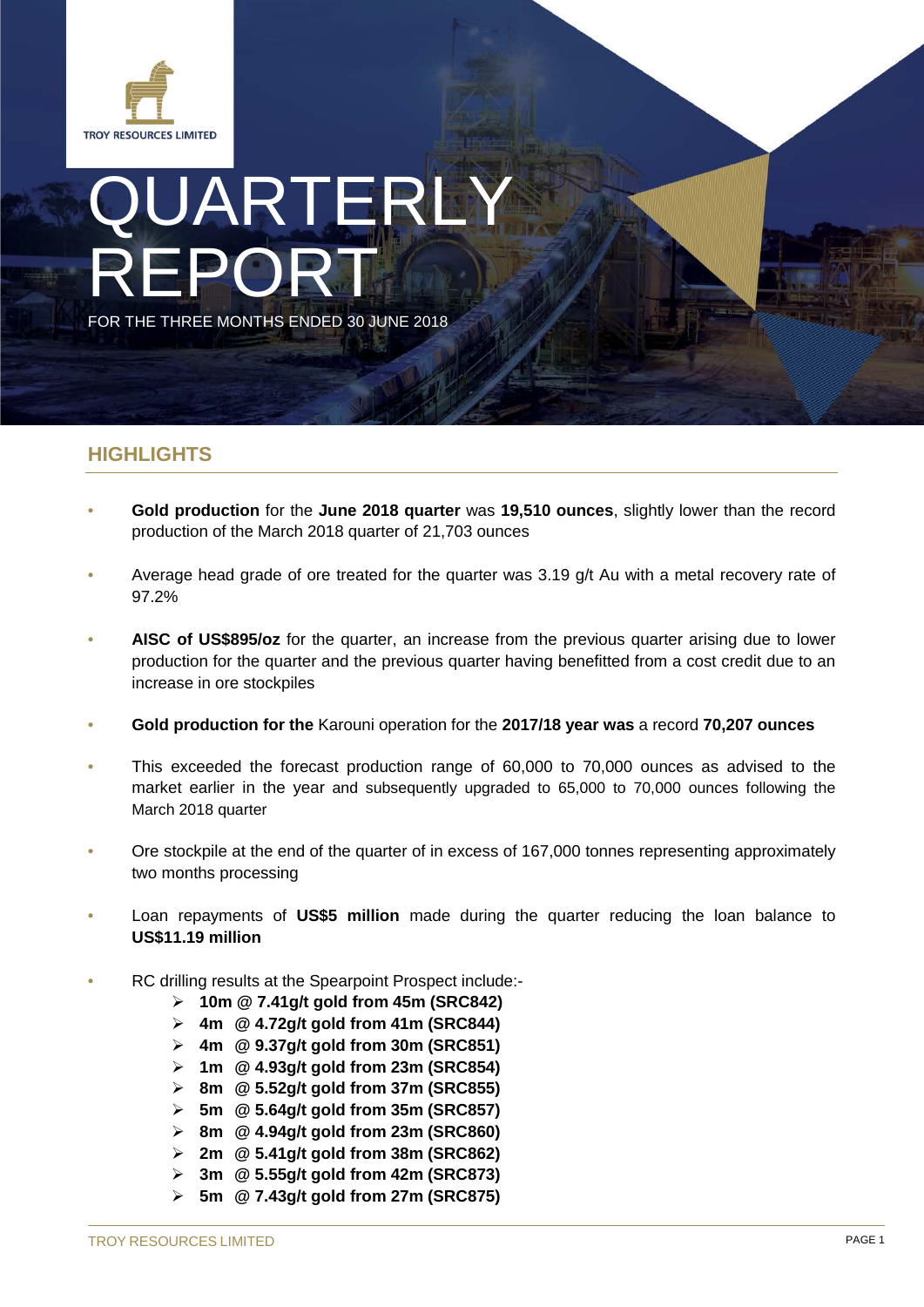

- Exploration results from trenching at the Larken Prospect include:-
	- **1m @ 10.02g/t gold from 43m (LRC039)**
	- **5m @ 4.53g/t gold from 21m (LRC034)**
	- **5m @ 3.57g/t gold from 35m (LRC033)**
- Cash and equivalents (gold inventories) totalled A\$5.2 million at the end of the quarter
- Sales revenue for the quarter was US\$27.1 million from the sale of 20,652 ounces of gold

#### • **Gold production guidance for 2018/19 financial year is 65,000 to 75,000 ounces**

Commenting on the results, Troy's Chief Executive Officer and Managing Director, Mr Ken Nilsson, stated:

*"The operational performance for the June quarter of 19,510 ounces was very strong. It was achieved due to stable mining and processing conditions despite the quarter covering the most challenging period of the wet season, which started earlier than normal this year, with rainfall of up to 45 mm in a 45 minute period. Troy expects to produce in the range of 65 - 75,000 ounces of gold for the 2018-2019 financial year.* 

*"Troy is likely to proceed with the expansion of the Smarts 3 open pit which will add to the mine reserve base.*

*"Drilling of the Spearpoint Prospect has been completed and drilling at Larken Prospect will be completed by the end of July. Design and optimisation work has started on Spearpoint with work on Larken to follow once all assay results have been received. It is likely that reserve statements for both Spearpoint and Larken will be available in coming months, with mill feed therefrom potentially in the current year's mine plan. The Mines Department and EPA in Guyana have both provided a "no objection" letter for the clearing of both the Spearpoint and Larken sites. The permitting process is expected to conclude shortly.* 

*"The Karouni operation has also re-focused on exploration with resource to reserve conversion a key initiative. In addition, the Company intends following up previous encouraging drill results in other areas as well as commencing work in areas of tenements not previously tested. To this end, Troy's exploration team has recently been strengthened.*

*"The Company is also looking at opportunities to acquire additional nearby tenements that are relevant to the Karouni operation as well as evaluating other potential sources of mill feed.*

*"It is pleasing that we have been able to decrease the loan balance to US\$11.2 million with the repayment of a further US\$5 million during the quarter. The plan remains to clear all bank debt by the end of December 2018. Outstanding creditors and suppliers are also being reduced at the planned rate.*

*"Ongoing training across the site has improved the skill level of the workforce and management is gradually transitioning to local supervisors. The Company continues to provide employment for a number of Amerindians and assistance and support to local communities.* 

*"Relationships with government instrumentalities remain strong with Troy assisting with training and other local support whenever possible. Similarly, Troy actively consults with the government as regards rehabilitation, environment, safety and security. Troy is a subscriber to the International Cyanide Code and this year subject to certification."*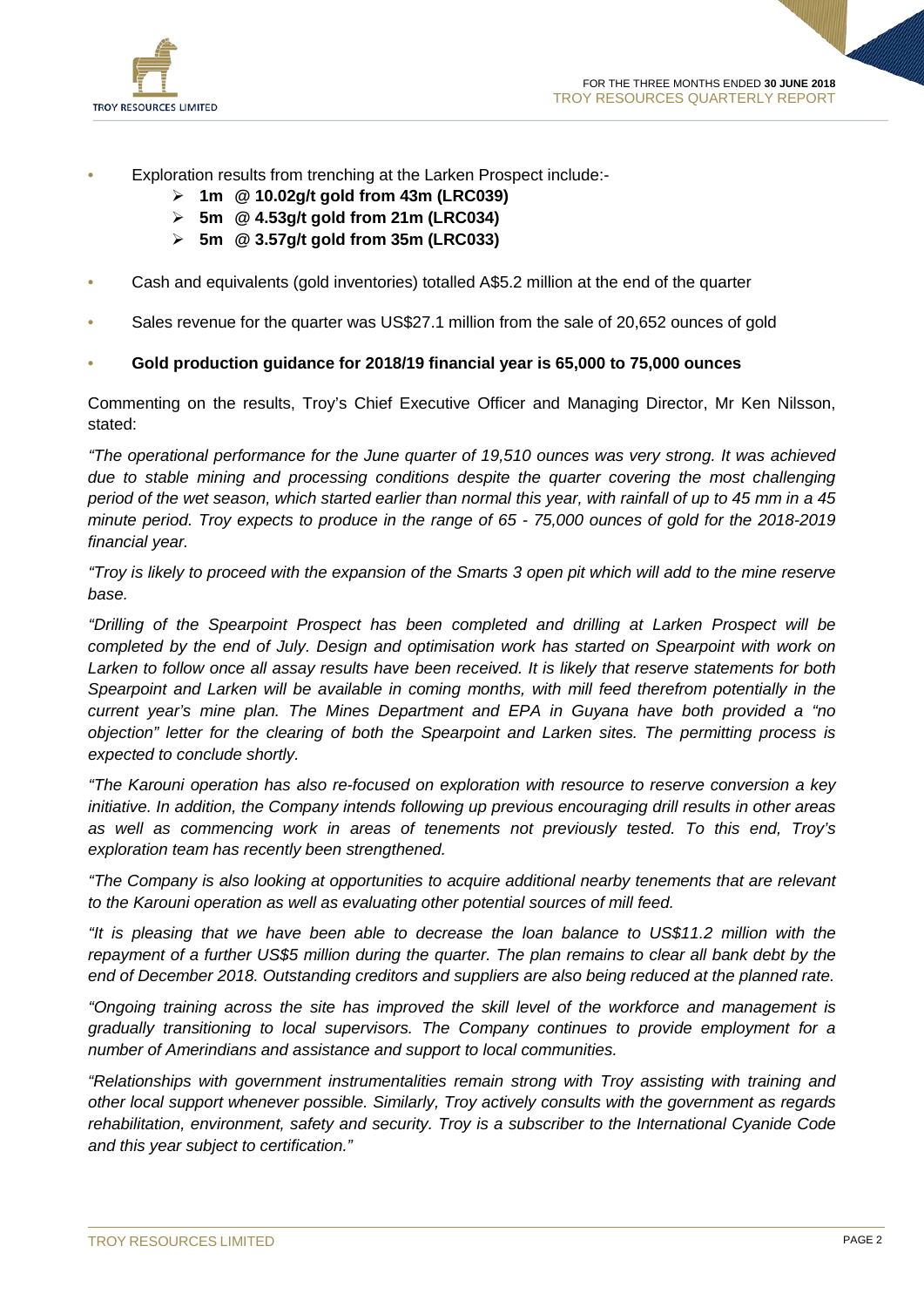

# **OPERATIONS**

## **KAROUNI, GUYANA** (Troy 100% through Troy Resources Guyana Inc.)

#### **Results Summary**

A summary of key operational parameters at Karouni for the June quarter, the three previous quarters, and for the full 2017/18 year is set out in the following table:-

| <b>Operations</b>                                        | <b>September</b><br>2017<br>Quarter | December 2017<br>Quarter | <b>March 2018</b><br><b>Quarter</b> | <b>June 2018</b><br>Quarter | 12 months to<br><b>June 2018</b> |
|----------------------------------------------------------|-------------------------------------|--------------------------|-------------------------------------|-----------------------------|----------------------------------|
| <b>Open Pit Mining</b>                                   |                                     |                          |                                     |                             |                                  |
| Total mined (t)                                          | 1,988,435                           | 1,519,308                | 1,106,369                           | 1,021,705                   | 5,635,817                        |
| Ore Mined (t)                                            | 276,915                             | 277,177                  | 271,492                             | 170,945                     | 996,529                          |
| Mine Grade (g/t)                                         | 1.72                                | 2.74                     | 2.49                                | 2.10                        | 2.28                             |
| <b>Mill Production</b>                                   |                                     |                          |                                     |                             |                                  |
| Processed (t)                                            | 238,646                             | 222,785                  | 214,681                             | 195,548                     | 871,660                          |
| Head Grade Gold (g/t)                                    | 1.84                                | 2.42                     | 3.27                                | 3.19                        | 2.64                             |
| Recovery Gold (%)                                        | 91.3                                | 93.6                     | 96.0                                | 97.2                        | 94.9                             |
| Gold Produced (oz.)                                      | 12,885                              | 16,109                   | 21,703                              | 19,510                      | 70,207                           |
| Gold Sold (oz.)                                          | 12,771                              | 14,490                   | 23,046                              | 20,652                      | 70,959                           |
| Cash Cost (US\$/oz.)                                     | 1,005                               | 832                      | 539                                 | 708                         | 737                              |
| AISC (US\$/oz.)                                          | 1,240                               | 1,017                    | 720                                 | 895                         | 931                              |
| <b>Gold Price Realised</b><br>$(US$/oz.)$ <sup>(1)</sup> | 1,274                               | 1,276                    | 1,328                               | 1,308                       | 1,302                            |

#### **Table 1: Quarterly and YTD Production & Costs Summary**

(1) Before impact of hedging.

During the quarter, a total of 1,021,705 tonnes of material were mined, including 170,945 tonnes of ore at an average grade of 2.10 g/t. The slight decrease in total mined tonnes from the previous quarter generally reflects the impact of the wet season on mining as was anticipated in the FY 2018 Budget. However, production volumes were also somewhat affected by low availability of mining equipment during the quarter and restricted production due to the narrowing of the Smarts 3 and 4 pits.

Mining activities for the quarter focused once again on the high-grade areas of Smarts 3 and 4. During the quarter, 622,700 tonnes (61%) of material were mined from the Hicks area with the remainder from Smarts. During the quarter, 129,800 tonnes of ore were mined from the Smarts area (76%) and the remainder from Hicks. Moving forward, Hicks will assume greater significance as a source of mill feed.

As at 30 June 2018, stockpiles of ROM and crushed ore encompassed 167,000 tonnes at an average grade of 1.67 g/t for 8,945 ounces. The decrease in the stockpile by 13,000 tonnes from that at the end of the March quarter is a result of lesser tonnage mined during the quarter partially offset by lower tonnage milled which represents approximately two month's production.

During the quarter, 195,548 tonnes of ore were processed, the 9% decrease from the previous quarter arising as a result of material handling problems due to the wet nature of the ore. In addition, several unplanned mill stoppages took place as a result of breakdowns.

The reduction in tonnes milled from that budgeted was more than offset by an increased mill head grade of 3.19g/t Au, resulting in total gold production exceeding budget.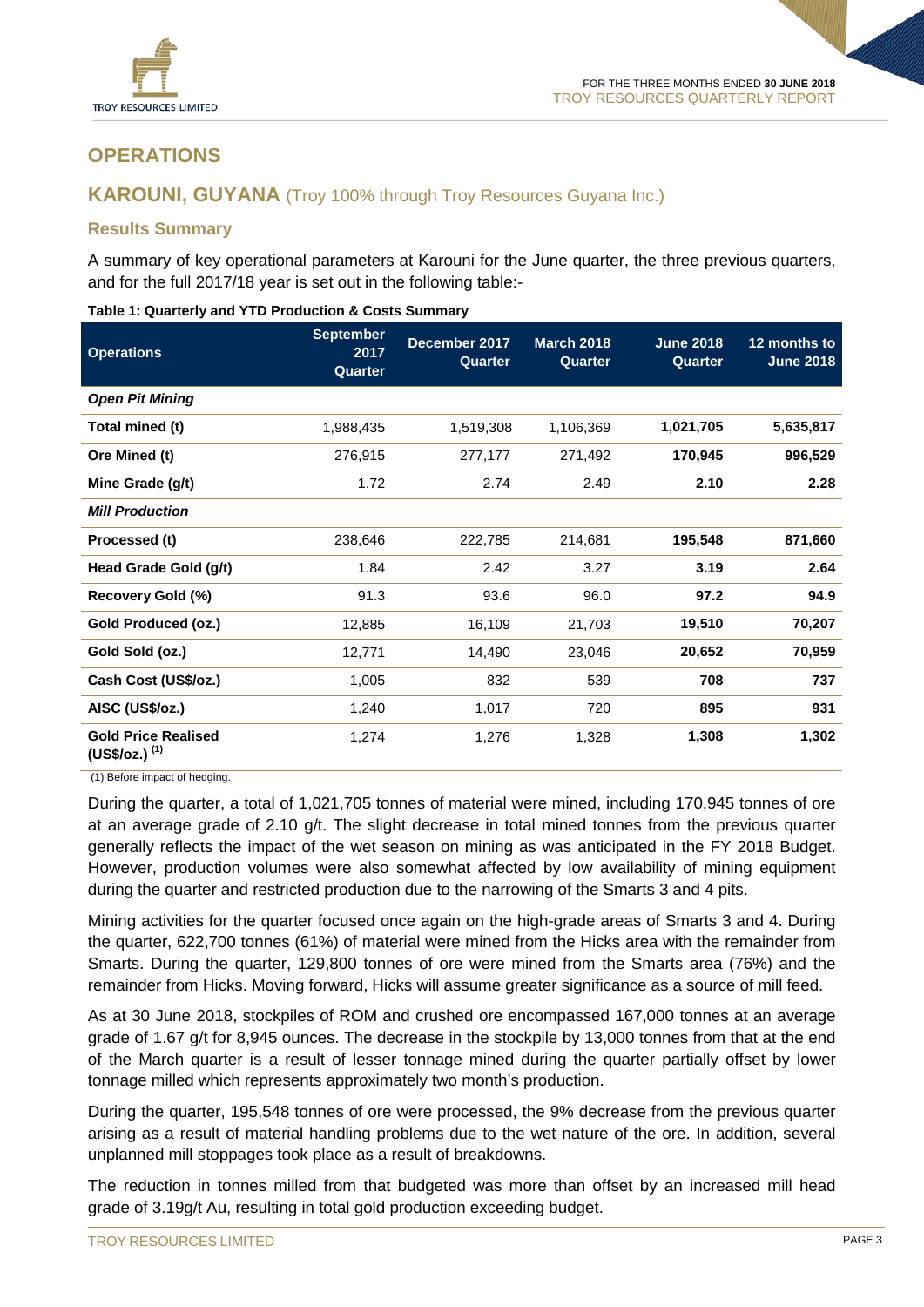

Gold recovery for the quarter was 97.2% as compared to 96.0% for the previous quarter.

**Gold production** for the quarter was **19,510 ounces,** a slight decrease from the record to date of 21,703 ounces achieved in the previous quarter, but significantly higher than for the corresponding June 2017 quarter of 15,411 ounces.

During the quarter, the Company's C1 operating costs were US\$708/oz as compared to US\$539/oz in the previous quarter.

**All-in-Sustaining-Costs** ("AISC**"**) for the June quarter **were US\$895/oz** as compared to US\$720/oz in the previous quarter.

The increase in unit operating cash costs is primarily due to both the decreased production for the quarter and the previous quarter having the benefit of a cost credit due to an increase in ore stockpiles. The AISC for the June quarter is considered to be more representative of expected costs going forward.

Gold sold for the quarter was 20,652 ounces for total sales revenue of US\$27.1 million.

#### **Net cash flow from operations for the quarter was \$7.8 million**.

A more detailed breakdown of costs is set out in the following table:-

#### **Table 2: Quarterly and YTD Cash Costs**

|                                               | <b>September</b><br>2017<br>Quarter | <b>December</b><br>2017<br>Quarter | <b>March 2018</b><br>Quarter | <b>June 2018</b><br>Quarter | 12 Months to<br><b>June 2018</b> |
|-----------------------------------------------|-------------------------------------|------------------------------------|------------------------------|-----------------------------|----------------------------------|
|                                               | <b>US\$/oz.</b>                     | <b>US\$/oz.</b>                    | <b>US\$/oz.</b>              | US\$/oz.                    | US\$/oz.                         |
| Mining                                        | 584                                 | 422                                | 284                          | 294                         | 372                              |
| Processing                                    | 369                                 | 313                                | 259                          | 266                         | 293                              |
| Mine & General Admin                          | 144                                 | 134                                | 111                          | 131                         | 128                              |
| Mineral Inventory Movements                   | (92)                                | (37)                               | (115)                        | 17                          | (56)                             |
| <b>C1 Cash Cost</b>                           | 1,005                               | 832                                | 539                          | 708                         | 737                              |
| Refining and transport costs                  | 5                                   | 4                                  | 4                            | 5                           | 5                                |
| Reclamation and remediation                   | $\overline{7}$                      | 6                                  | 6                            |                             | 5                                |
| Royalties                                     | 105                                 | 107                                | 122                          | 123                         | 115                              |
| Insurance                                     | 21                                  | 16                                 | 9                            | 9                           | 13                               |
| Exploration - sustaining                      | 18                                  | $\overline{7}$                     | $\overline{7}$               | 8                           | 9                                |
| Corporate general and<br>administration costs | 72                                  | 41                                 | 21                           | 27                          | 37                               |
| Capital - sustaining                          | 7                                   | 4                                  | 12                           | 15                          | 10                               |
| <b>All-In Sustaining Cost (AISC)</b>          | 1,240                               | 1,017                              | 720                          | 895                         | 931                              |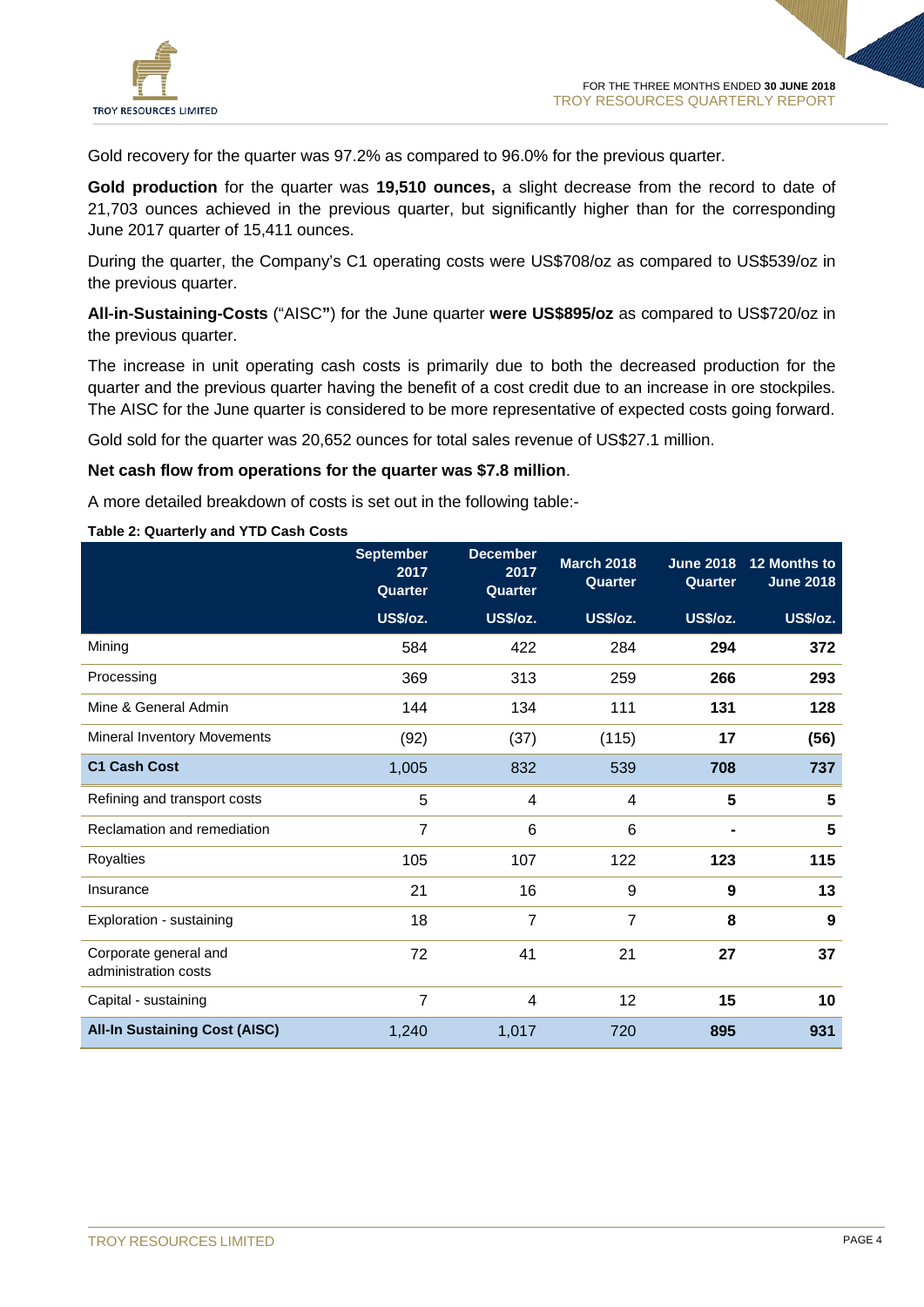

## **Health and Safety**

Safety performance suffered a decline during the quarter with a total of 3 Lost Time Injuries, 3 Medical Treatment Injuries and 8 First Aid Injuries.

Safety performance decreased during the quarter on the basis of the industry standard Total Recordable Injury Frequency Rate ("TRIFR"). TRIFR at the end of the quarter was 9.3, up from 7.1 for the previous quarter, though it remains well below previous levels. The site's Lost Time Incident Frequency rate was 6.1, down from 6.2 the previous quarter and below the budget of 6.4.

The Company maintains its strong commitment to Health and Safety. The current focus is on field leadership and interaction between Managers/Supervisors and the workforce.

#### **Environment**

No reportable environmental incidents occurred during the quarter in accordance with Guyanese Environmental Protection Authority guidelines. Routine water and noise sampling did not show any significant anomalies.

All permits and licenses are up to date and the Company is in full compliance with its ongoing requirements.

The Company continued its reclamation efforts during the quarter whereby native plant specimens were collected with the help of workers from the local indigenous community. Several areas were graded, covered with topsoil and planted during the quarter.

The Company has begun the task of permitting both the Spearpoint and Larken Prospect areas in anticipation of continued favourable exploration results. Permission has already been received for clearing. The Company does not anticipate any issue or delays in receiving the additional necessary permits.

### **Community**

The Company continues to work closely with the local Amerindian community. In addition, members of the community are engaged in Company activities on a semi regular basis providing additional labour as required and performing specific tasks. During the quarter, the Company provided hot meals for the community's school graduation ceremony.

## **CASPOSO, ARGENTINA** (Troy 30% - Austral Gold Limited (ASX:AGD) (Manager) 70%)

#### **Results Summary**

Troy holds a 30% equity interest in the Casposo Gold Mine in Argentina which is managed by Austral Gold Ltd ("Austral Gold").

Troy does not receive any direct share of production or contribute to costs during Austral Gold's earn-in period.

As at the date of this release, the final operational statistics for Casposo for the June 2018 quarter have not been finalised by Austral Gold.

However, full results will be available in Austral Gold's quarterly report due for release around 31 July 2018.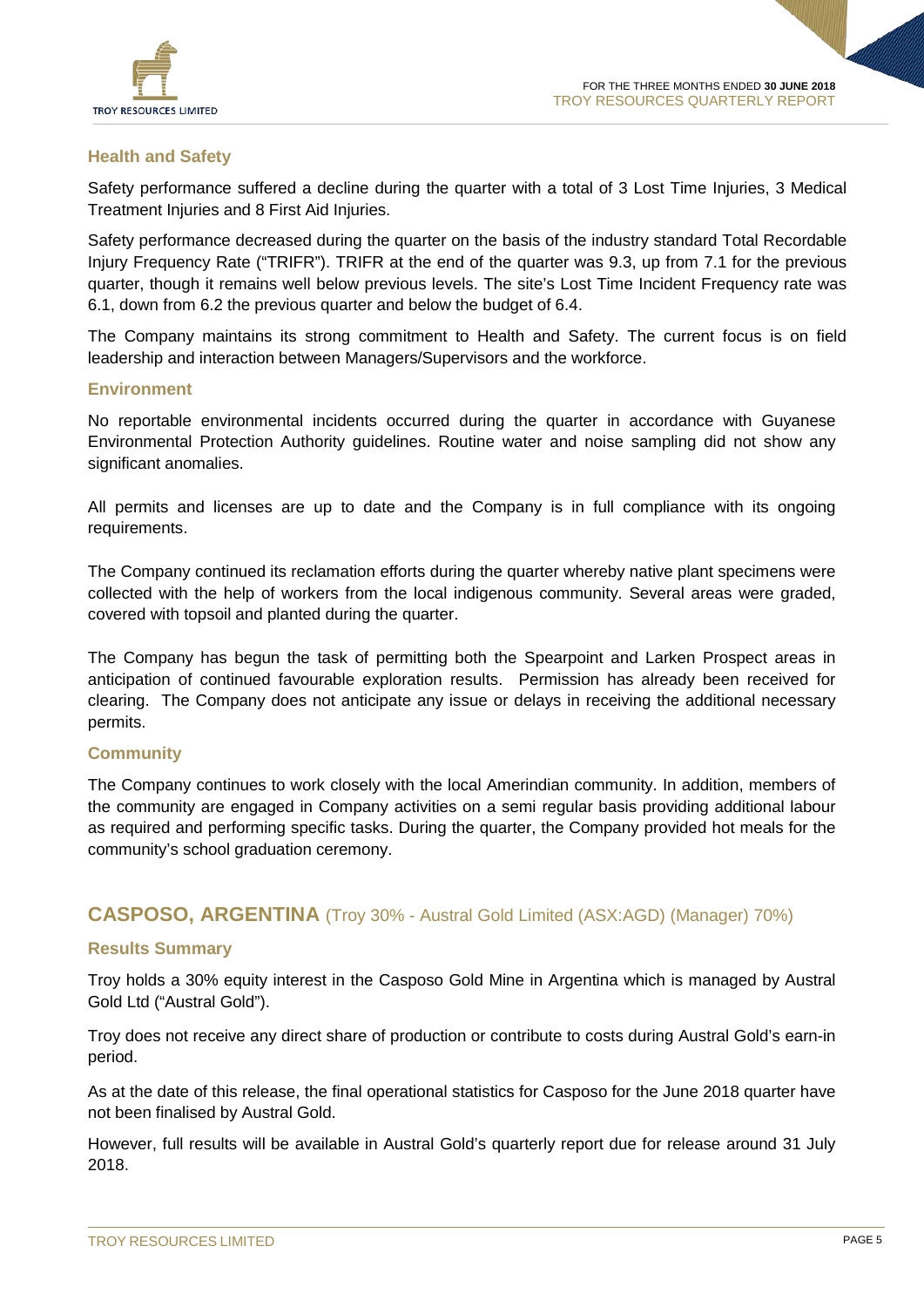

## **EXPLORATION**

## **KAROUNI, GUYANA** (Troy 100% through Troy Resources Guyana Inc.)

#### **Overview**

During the quarter, exploration focused on the near mine prospects Spearpoint and Larken (refer Figure 1). The aim is to bring both prospects to a JORC compliant indicated and measured resource category in preparation for mining.



**Figure 1: Prospect Locations relative to Karouni Plant**

#### **Spearpoint Prospect**

During the quarter, the next phase of exploration drilling for the Spearpoint Prospect was completed and all assay results returned.

For the quarter, a total of 38 reverse circulation ("RC") drill holes were completed for a total of 2,509 meters.

The full drill results were reported in the announcement titled *"Strong Exploration Results Confirms Potential at Spearpoint and Larken Prospect"* released to the ASX on 12 July 2018.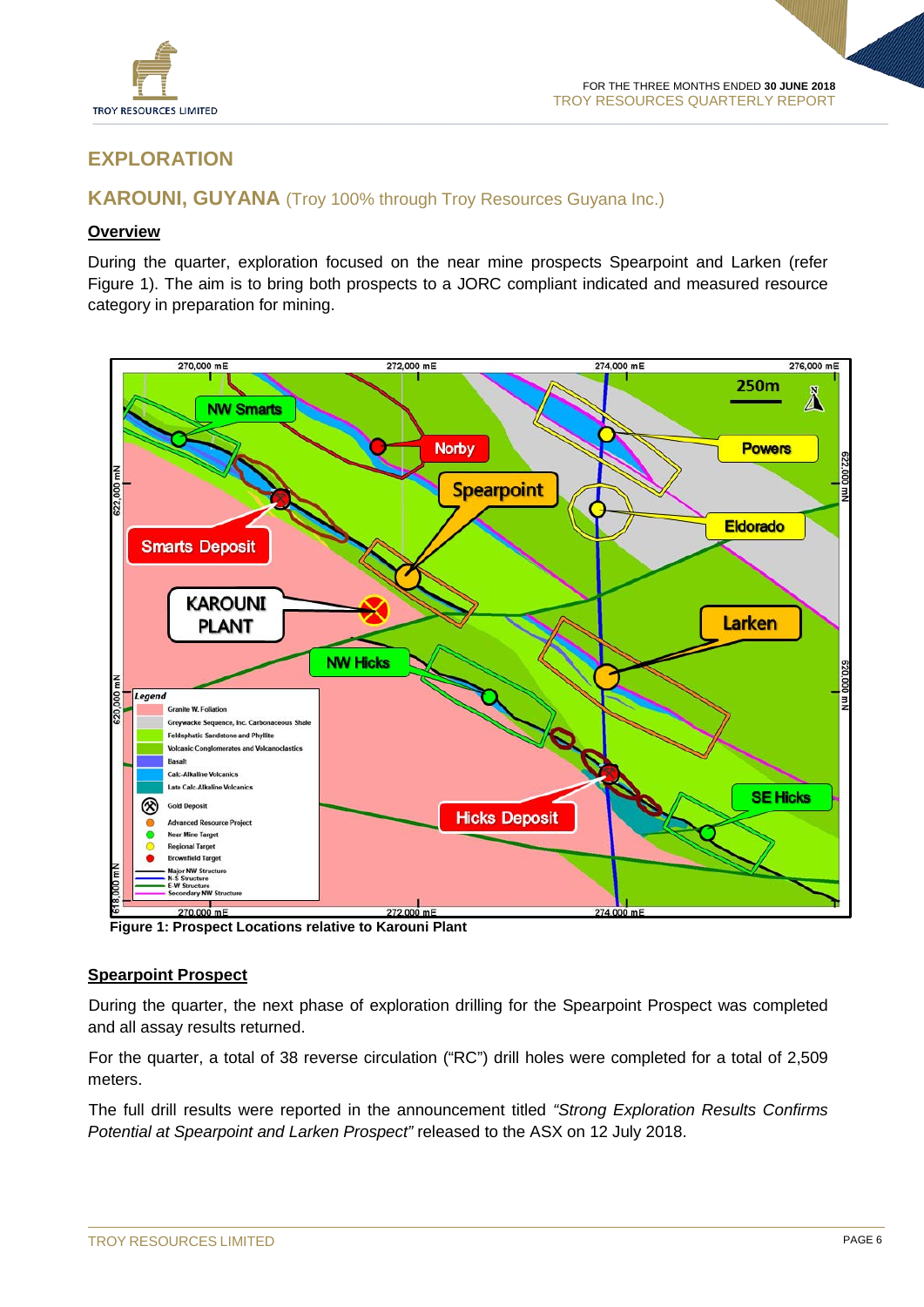

Full results for the programme are also detailed in Table 5 at the end of this report. However, significant intercepts from the programme include:-

- **10m @ 7.41g/t gold from 45m (SRC842)**
- **4m @ 4.72g/t gold from 41m (SRC844)**
- **4m @ 9.37g/t gold from 30m (SRC851)**
- **1m @ 4.93g/t gold from 23m (SRC854)**
- **8m @ 5.52g/t gold from 37m (SRC855)**
- **5m @ 5.64g/t gold from 35m (SRC857)**
- **8m @ 4.94g/t gold from 23m (SRC860)**
- **2m @ 5.41g/t gold from 38m (SRC862)**
- **3m @ 5.55g/t gold from 42m (SRC873)**
- **5m @ 7.43g/t gold from 27m (SRC875)**

A map illustrating drill collar locations and best assay results is set out in Figure 2 below.



 **Figure 2: Spearpoint drill collar location with best assay results in Au g/t**

The geology at Spearpoint is complex with the main shears being about 10 to 20 metres apart. Within the shears, a mafic suite with a mix of MgO basalt, fine basalts and a coarse mafic unit is common. In the footwall shear, partly porphyritic intrusives with higher gold concentrations have been identified.

A long section at Spearpoint with gold intercepts about 0.5 g/t is set out in Figure 3.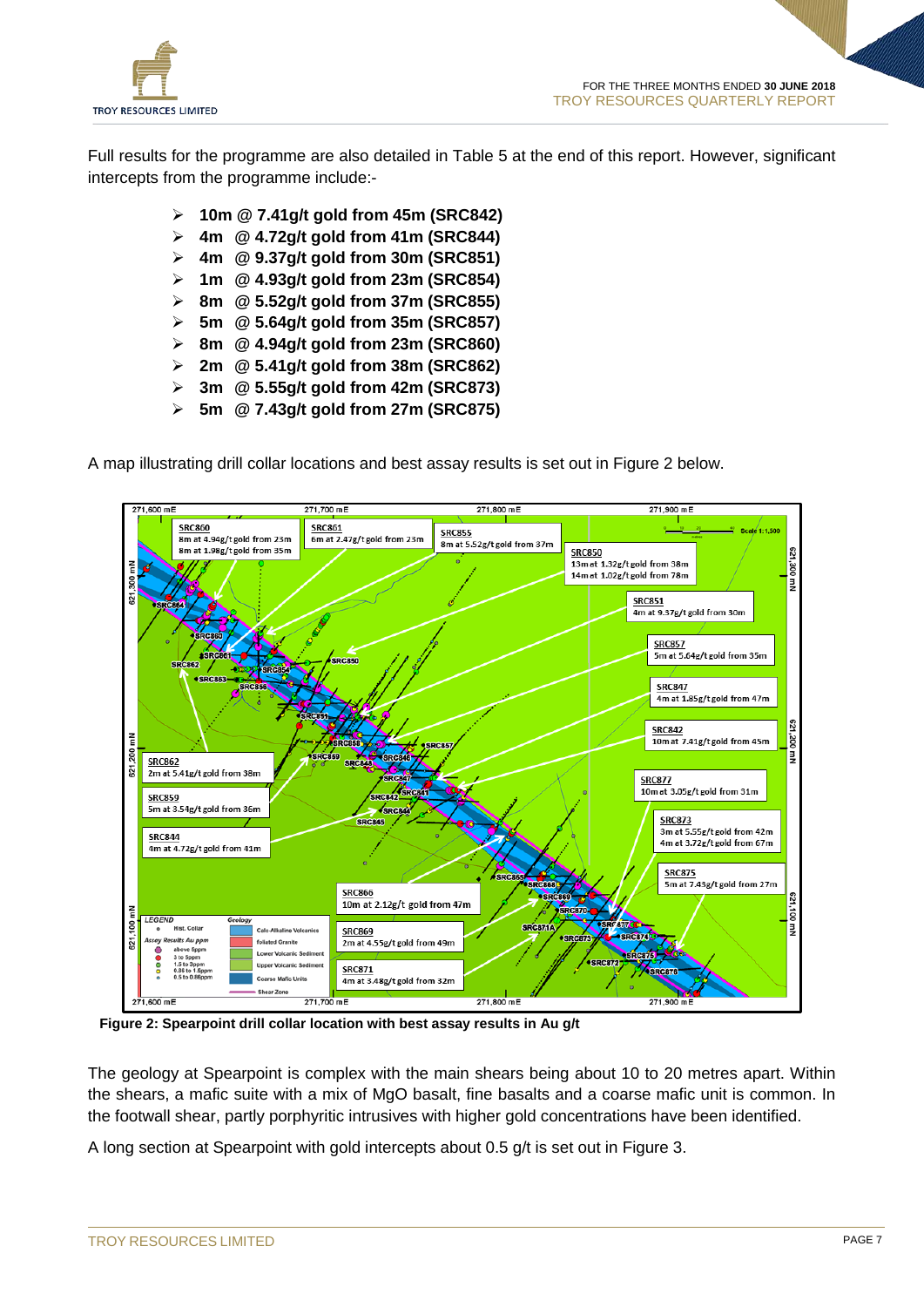



**Figure 3: Long section Spearpoint drilling with Au intercepts above 0.5g/t**

Gold mineralisation is related to NS veining within the coarser mafic unit which displays coarse pyrite and silica alteration. The shear zone has minor mineralisation which is probably related to the development of NS veins within the sheared unit. The high-grade gold mineralisation plunges to the SE.

The shallow holes in the central portion of Spearpoint confirm the existence of mineralisation in the saprolite zone, but assay results are lower as expected. This could be a result of transportation and depletion of the upper saprolite zone. The data will be reviewed in the geological model process and checked for possible cover/ saprolite contacts.

The latest drill program confirms the high grade character of gold mineralisation at Spearpoint.

The geological and block models will be now updated with the new data with a view to defining an initial mineral resource by the middle of August 2018.

### **Larken Prospect**

By the end of July, the Company will complete an infill RC drilling program at the Larken Prospect, located approximately 2 kilometres to east of the Karouni plant site (refer Figure 1 above). The program will encompass approximately 42 holes for an aggregate of approximately 2,400 metres.

Larken is a shear hosted deposit on a parallel shear to the Smarts-Hicks shear. Mineralisation is related to the contact of sheared basalt and a Fe-rich mafic unit. Intensive quartz veining with moderate disseminated pyrite has been intersected. In at least one drill hole (LRC043) visible gold has been logged.

Results of the first 22 holes (for a total of 1,221 metres) drilled to 12 July 2018 were reported in the announcement titled *"Strong Exploration Results Confirms Potential at Spearpoint and Larken Prospect"* released to the ASX on 12 July 2018.

Assay results received to date are set out in Table 6 at the end of this report.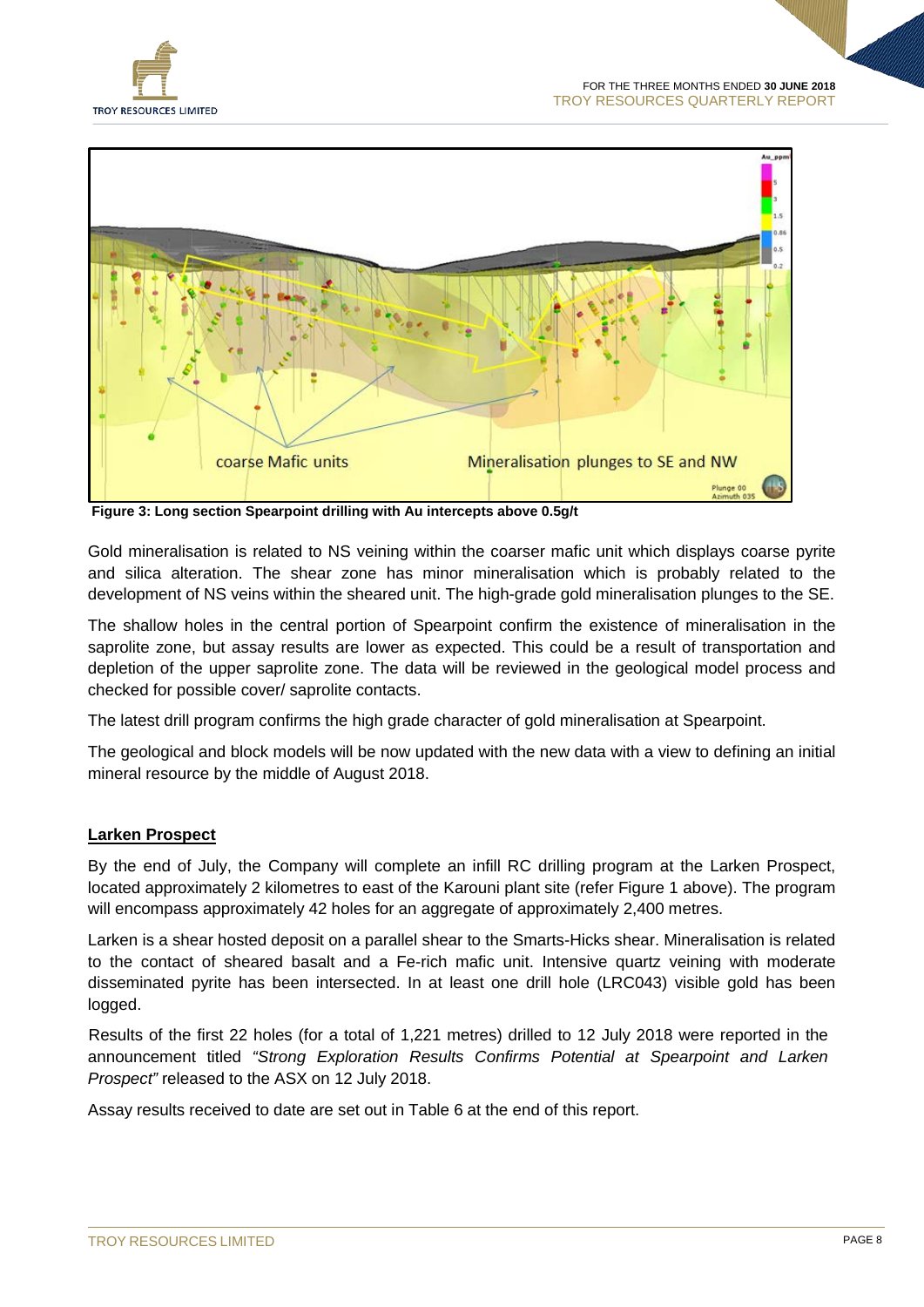

Significant intercepts from the programme include:-

- **1m @ 10.02g/t gold from 43m (LRC039)**
- **5m @ 4.53g/t gold from 21m (LRC034)**
- **5m @ 3.57g/t gold from 35m (LRC033)**

These first results look encouraging, confirming consistent gold mineralisation with high grade intercepts. All holes drilled so far intersected at least one quartz vein zone with pyrite mineralisation.

A map illustrating drill collar location and best assay results is set out in Figure 4.



 **Figure 4: Larken drill collar location with best results received to date in Au g/t**

Remaining assay results will be reported when available.

The Larken Prospect has previously been mapped as an Inferred Resource of 309,000 tonnes at 3.2g/t for 31,800 ounces of gold (*Refer to the ASX Announcement of 24 October 2017 titled "Mineral Resources and Ore Reserve Statement*).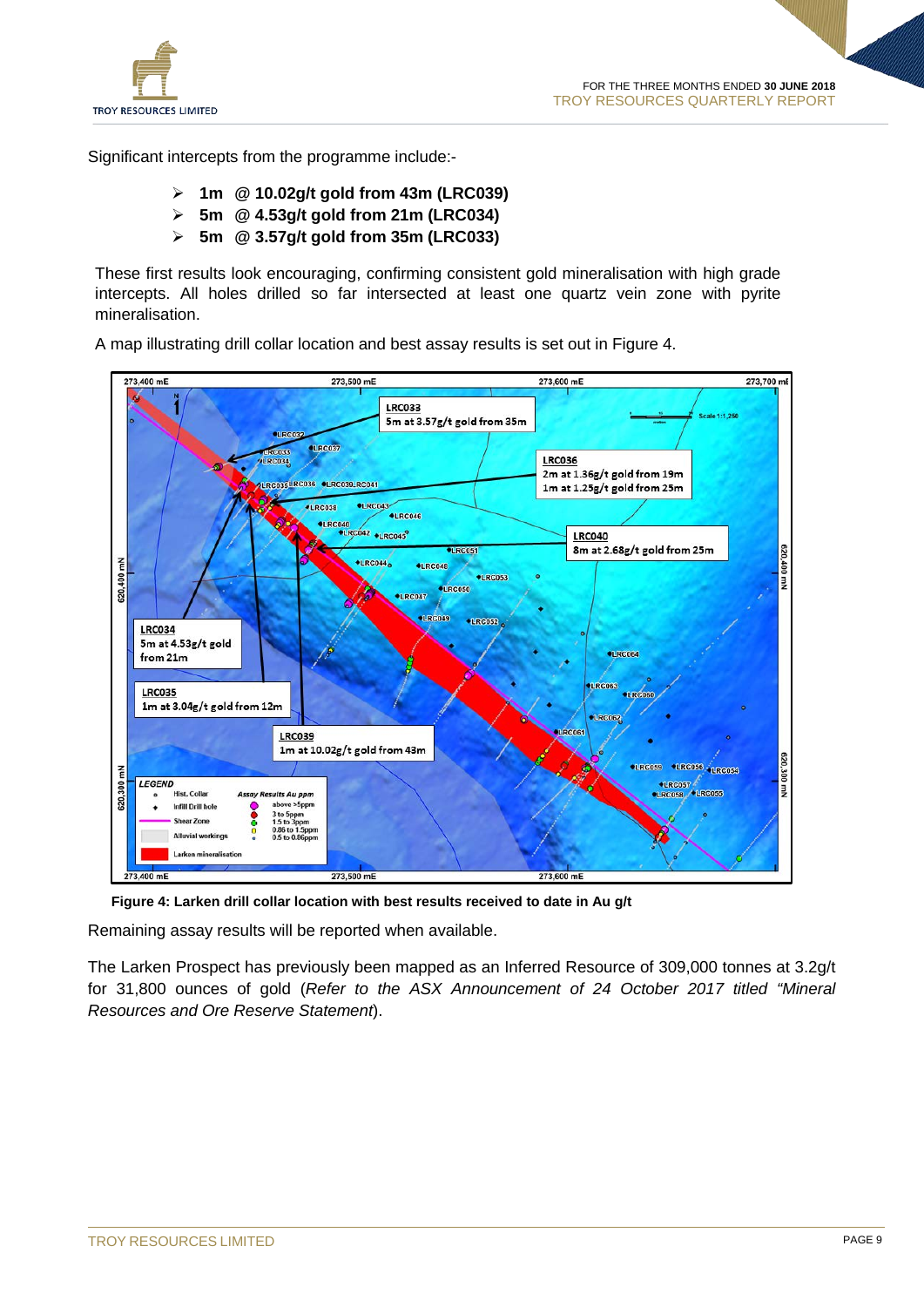

## **FINANCIAL INFORMATION**

At the end of the quarter, the Company had total liquidity of \$5.2 million, including available cash of \$1.3 million and gold inventories at market value of \$3.9 million.

Key movements in cash flow are illustrated in Figure 5 below:-



**Figure 5: June Quarter Cash Movements**

*Notes:*

*2. Liquid assets include cash, gold doré and GIC at market value*

### **Debt Facility**

The Company **repaid US\$5 million** of its Debt Facility with Investec during the quarter. The loan balance as at 30 June 2018 was **US\$11.192 million**.

### **Hedging**

A summary of the Company's gold hedging positions at 30 June 2018 is set out in the table below.

| <b>Settlement Period</b> | Gold oz. | US\$/oz.   |  |
|--------------------------|----------|------------|--|
| Sept Qtr. 18             | 9,000    | \$1,183,65 |  |
| Dec Otr. 18              | 13,000   | \$1,233.34 |  |
| March Qtr. 19            | 3,000    | \$1,344.80 |  |
| <b>TOTAL</b>             | 25,000   | \$1,228.83 |  |

#### **Table 3: Gold Hedging Position as at 30 June 2018**

*<sup>1.</sup> Key movements - unaudited*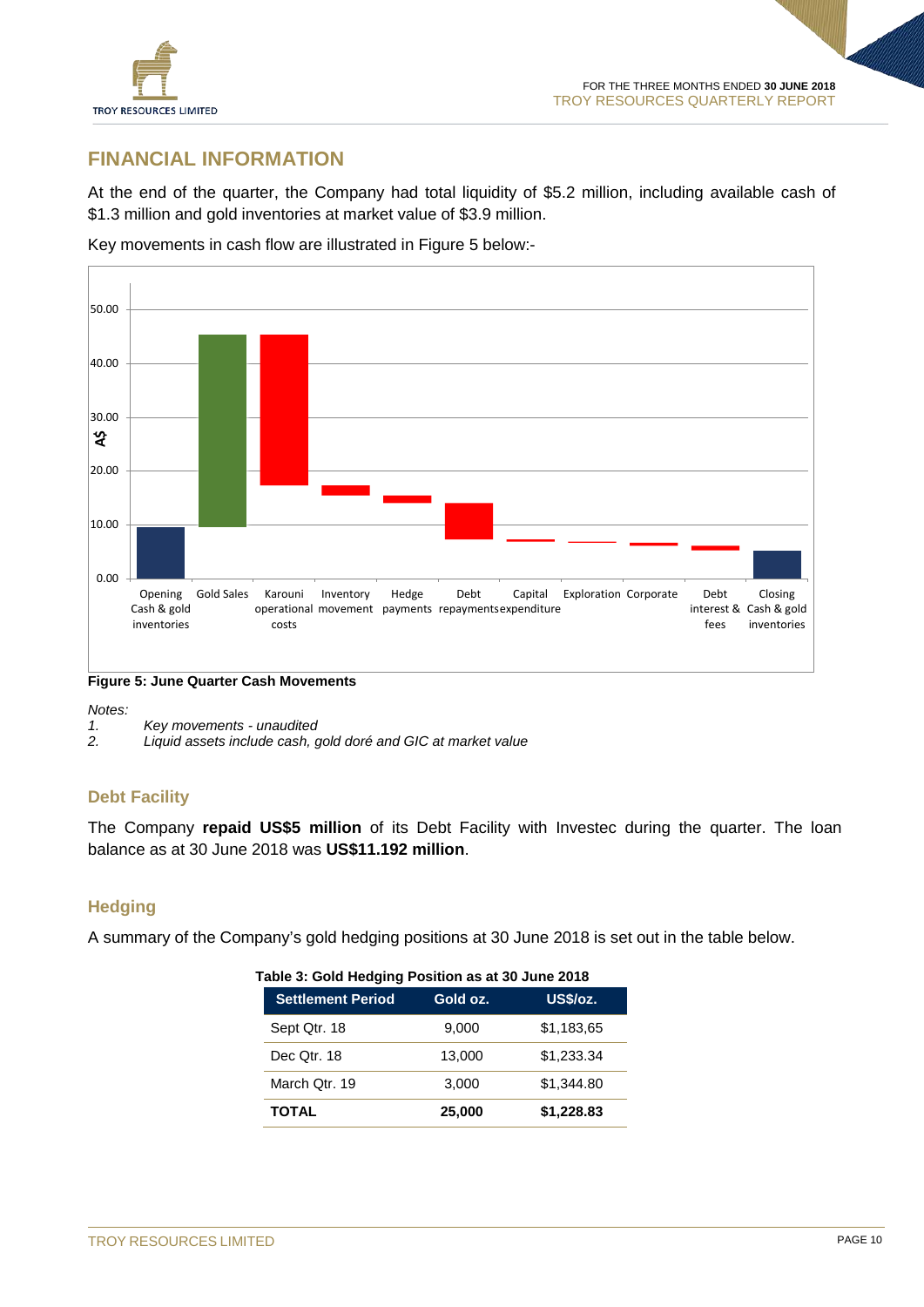

#### **Creditor Information**

At the end of the quarter, operational creditors were approximately US\$18.3 million, a decrease of approximately US\$4.4 million from the end of the March quarter.

#### **Exploration Expenditure**

Exploration expenditure incurred during the quarter was A\$0.19 million.

#### **Capital Expenditure**

Expenditure incurred in relation to the plant and equipment and sustaining capital at Karouni during the quarter was A\$0.38 million.

## **CORPORATE**

#### **Capital Structure**

#### **Table 4: Equity Structure as at 30 June 2018**

| <b>Issued Capital (as at 30 June)</b>                       |             |
|-------------------------------------------------------------|-------------|
| <b>Ordinary Shares</b>                                      | 459.543.474 |
| Options (\$0.18 exercise price; final expiry 20 April 2019) | 27,780,000  |

For further information please contact:

**Gerry Kaczmarek**, CFO and Company Secretary T: +61 8 9481 1277 | E: [troy@troyres.com.au](mailto:troy@troyres.com.au)

**Ken Nilsson**, CEO and Managing Director T: +61 8 9481 1277 | E: [troy@troyres.com.au](mailto:troy@troyres.com.au)

#### **Directors**

**Peter Stern**, Non-Executive Chairman **Ken Nilsson**, CEO and Managing Director **John Jones AM**, Non-Executive Director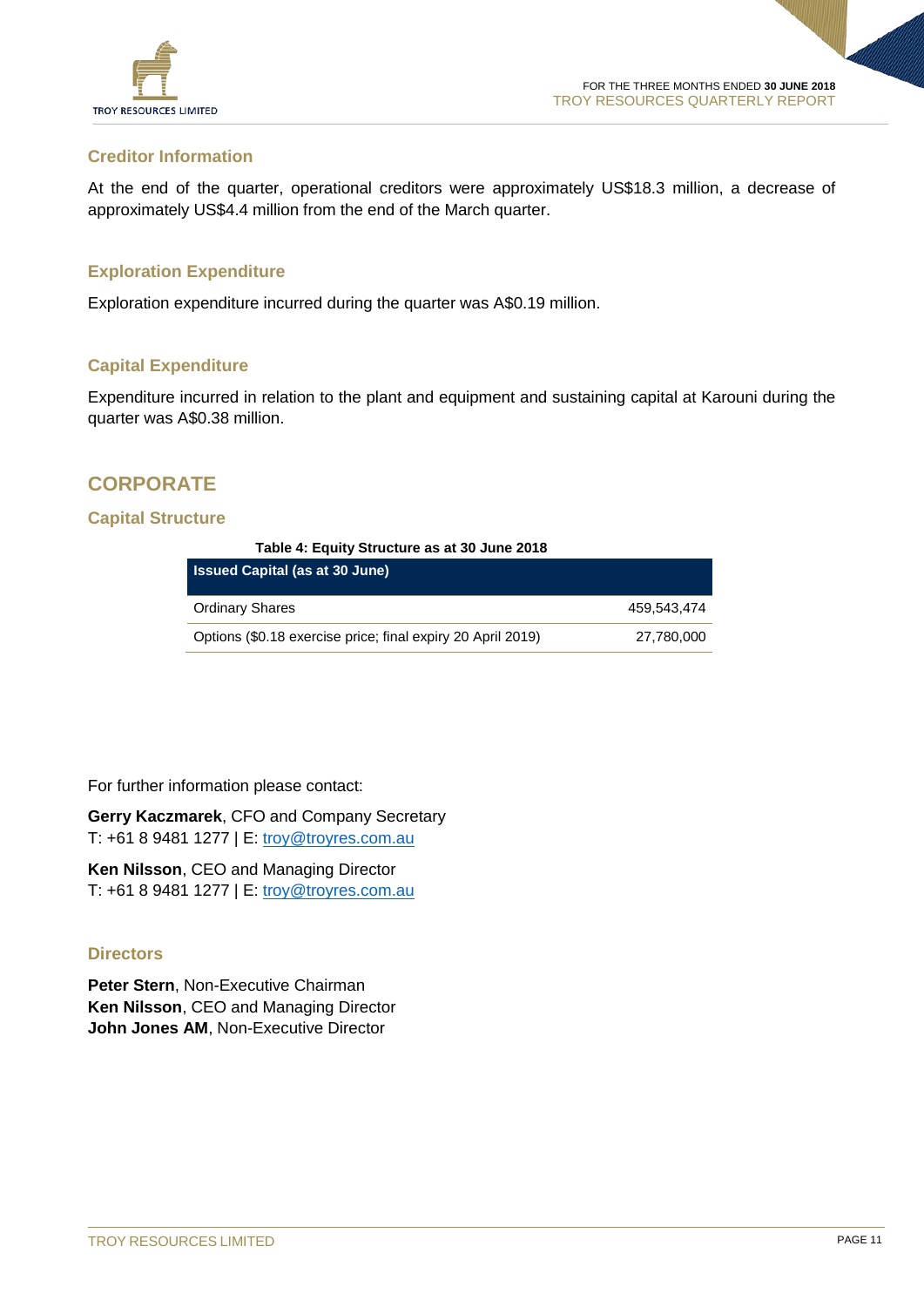

# **Table 5 – Spearpoint Drilling Results**

|               | Table 1: Spearpoint Drilling Summary of Latest Results |                                    |                         |              |                            |                             |                                                      |                             |  |
|---------------|--------------------------------------------------------|------------------------------------|-------------------------|--------------|----------------------------|-----------------------------|------------------------------------------------------|-----------------------------|--|
| Hole          | Easting<br>(m)                                         | Northing<br>(m)                    | <b>Elevation</b><br>(m) | Depth<br>(m) | <b>Azimuth</b>             | Dip                         | <b>Peak Gold Assay Intervals</b><br>(m at g/t gold)* |                             |  |
| <b>SRC841</b> | 271738.1                                               | 621174.54                          | 75                      | 48           | 35                         | -50                         | 2m at 1.1g/t gold from 5m                            |                             |  |
| SRC842        | 271738.76                                              | 621175.83                          | 75.27                   | 66           | 90                         | $-55$                       | 10m at 7.41g/t gold from 45m                         |                             |  |
|               |                                                        |                                    |                         |              |                            |                             | 2m at 0.92g/t gold from 58m                          |                             |  |
| <b>SRC843</b> | 271729.4                                               | 621170.74                          | 75.68                   | 90           | 90                         | $-55$                       | 1m at 0.5g/t gold from 42m                           |                             |  |
|               |                                                        |                                    |                         |              |                            |                             | 1m at 0.58g/t gold from 70m                          |                             |  |
| SRC844        | 271727.4                                               | 621163.91                          | 75.87                   | 72           | 35                         | $-50$                       | 4m at 4.72g/t gold from 41m                          |                             |  |
| <b>SRC845</b> | 271712.23                                              | 621161.39                          | 77.69                   | 90           | 35                         | $-55$                       | 1m at 0.85g/t gold from 55m                          |                             |  |
|               |                                                        |                                    |                         |              |                            |                             | 4m at 0.61g/t gold from 71m                          |                             |  |
| <b>SRC846</b> | 271727.42                                              | 621194.69                          | 78.35                   | 42           | 35                         | $-50$                       | NSR.                                                 |                             |  |
| <b>SRC847</b> | 271727.71                                              | 621182.92                          | 78.53                   | 72           | 90                         | $-55$                       | 4m at 1.85g/t gold from 47m                          |                             |  |
| <b>SRC848</b> | 271714.53                                              | 621195.48                          | 80.43                   | 66           | 90                         | $-55$                       | 1m at 0.66g/t gold from 44m                          |                             |  |
| SRC849        | 271711.49                                              | 621189.81                          | 81.15                   | 54           | 35                         | -50                         | 1m at 0.85g/t gold from 4m                           |                             |  |
|               | 271697.39                                              |                                    |                         | 96           | 260                        | $-55$                       | 3m at 1.31g/t gold from 19m                          |                             |  |
|               |                                                        |                                    |                         |              |                            |                             | 13m at 1.32g/t gold from 38m                         |                             |  |
| <b>SRC850</b> |                                                        | 621250.99                          | 73.4                    |              |                            |                             | 1m at 1.76g/t gold from 54m                          |                             |  |
|               |                                                        |                                    |                         |              |                            |                             | 2m at 1.61g/t gold from 72m                          |                             |  |
|               |                                                        |                                    |                         |              |                            |                             | 14m at 1.02g/t gold from 78m                         |                             |  |
|               |                                                        |                                    |                         | 54           | 35                         |                             | 4m at 9.37g/t gold from 30m                          |                             |  |
| <b>SRC851</b> | 271679.76                                              | 621218.87                          | 81.54                   |              |                            |                             | $-55$                                                | 1m at 0.86g/t gold from 40m |  |
|               |                                                        |                                    |                         |              |                            |                             | 1m at 1.58g/t gold from 5m                           |                             |  |
|               |                                                        |                                    |                         |              |                            |                             | 7m at 1.75g/t gold from 34m                          |                             |  |
| <b>SRC852</b> |                                                        |                                    |                         | 90           |                            | 6m at 0.92g/t gold from 48m |                                                      |                             |  |
|               |                                                        | 271684<br>621217.42<br>72<br>81.59 |                         | $-55$        | 1m at 1.1g/t gold from 59m |                             |                                                      |                             |  |
|               |                                                        |                                    |                         |              |                            |                             | 6m at 0.96g/t gold from 66m                          |                             |  |
|               |                                                        |                                    |                         |              |                            |                             | 3m at 1.07g/t gold from 29m                          |                             |  |
| <b>SRC853</b> | 271667.84                                              | 621217.32                          | 80.37                   | 66           | 35                         | $-55$                       | 3m at 1.01g/t gold from 51m                          |                             |  |
|               |                                                        |                                    |                         |              |                            |                             | 1m at 0.5g/t gold from 60m                           |                             |  |
|               |                                                        |                                    |                         |              |                            |                             | 4m at 1.58g/t gold from 14m                          |                             |  |
| <b>SRC854</b> | 271657.35                                              | 621245.67                          | 74.71                   | 42           | 35                         | $-55$                       | 1m at 4.93g/t gold from 23m                          |                             |  |
|               |                                                        |                                    |                         |              |                            |                             | 1m at 1.08g/t gold from 33m                          |                             |  |
| <b>SRC855</b> |                                                        |                                    |                         |              |                            |                             | 3m at 1.48g/t gold from 14m                          |                             |  |
|               | 271642.95                                              | 621245.86                          | 76.85                   | 54           | 35                         | $-55$                       | 8m at 5.52g/t gold from 37m                          |                             |  |
|               |                                                        |                                    |                         |              |                            |                             |                                                      |                             |  |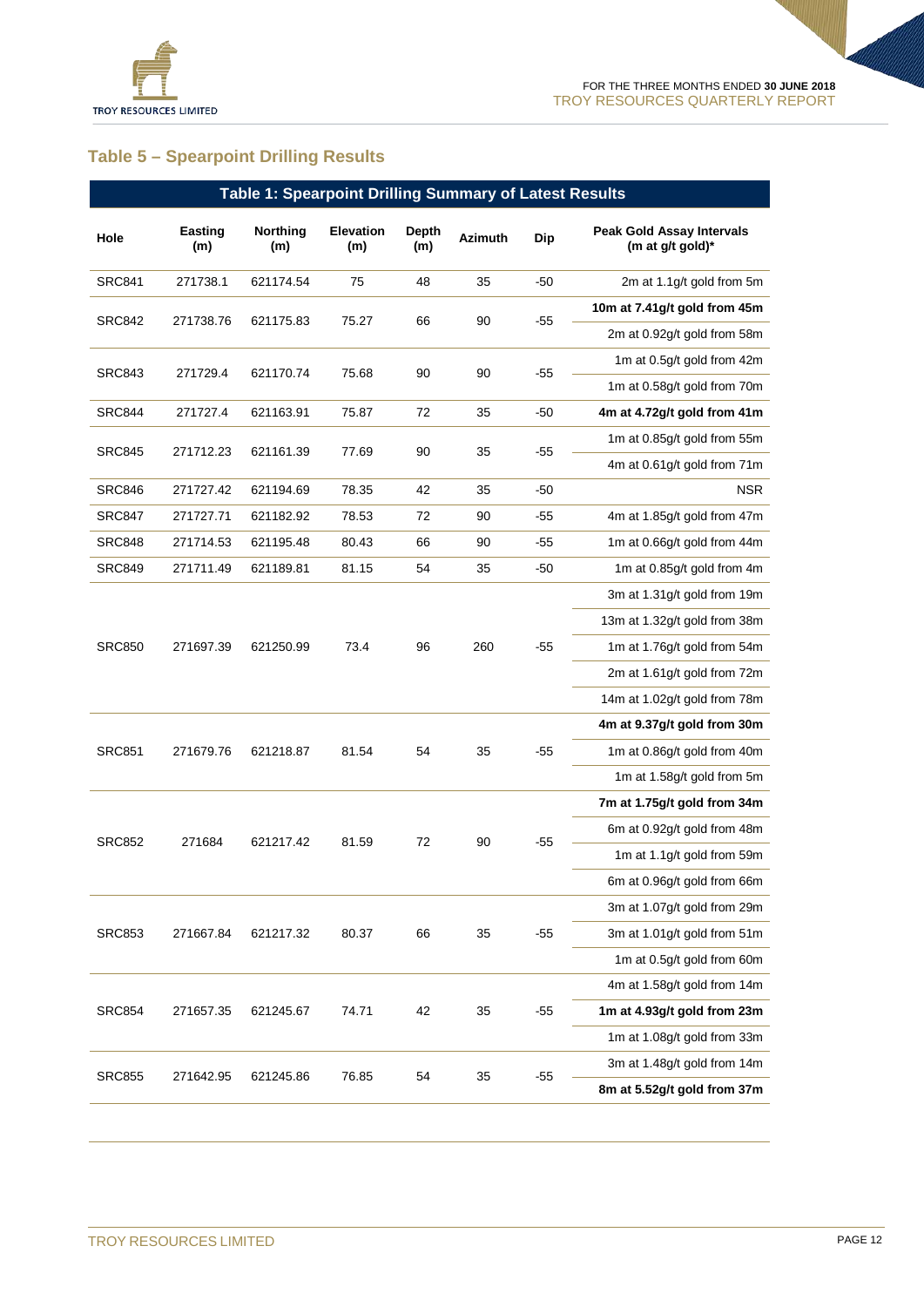

| Hole          | <b>Easting</b><br>(m) | Northing<br>(m) | <b>Elevation</b><br>(m) | Depth<br>(m) | <b>Azimuth</b> | Dip   | <b>Peak Gold Assay Intervals</b><br>(m at g/t gold)* |                             |
|---------------|-----------------------|-----------------|-------------------------|--------------|----------------|-------|------------------------------------------------------|-----------------------------|
|               |                       |                 |                         |              |                |       |                                                      | 2m at 0.63g/t gold from 4m  |
| <b>SRC856</b> | 271644.06             | 621239.82       | 77.21                   | 66           | 70             | $-55$ | 4m at 1.53g/t gold from 17m                          |                             |
|               |                       |                 |                         |              |                |       | 5m at 2.42g/t gold from 49m                          |                             |
|               |                       |                 |                         |              |                |       | 5m at 5.64g/t gold from 35m                          |                             |
|               |                       |                 |                         |              |                |       | 3m at 0.84g/t gold from 46m                          |                             |
|               |                       |                 |                         |              |                |       | 1m at 0.93g/t gold from 54m                          |                             |
| <b>SRC857</b> | 271752.2              | 621201.87       | 74.09                   | 108          | 270            | $-50$ | 5m at 0.99g/t gold from 80m                          |                             |
|               |                       |                 |                         |              |                |       | 1m at 1.1g/t gold from 89m                           |                             |
|               |                       |                 |                         |              |                |       | 1m at 1.3g/t gold from 96m                           |                             |
| <b>SRC858</b> | 271698.35             | 621203.24       | 82.77                   | 54           | 35             | $-55$ | 3m at 3.23g/t gold from 38m                          |                             |
|               |                       |                 |                         |              |                |       | 5m at 3.54g/t gold from 36m                          |                             |
| <b>SRC859</b> | 271686.3              | 621195.44       | 83.66                   | 72           | 35             | $-55$ | 1m at 0.66g/t gold from 7m                           |                             |
|               |                       |                 |                         | 48           | 35             |       | 8m at 4.94g/t gold from 23m                          |                             |
| <b>SRC860</b> | 271618.32             | 621265.35       | 86.94                   |              |                | $-55$ | 8m at 1.98g/t gold from 35m                          |                             |
|               |                       |                 |                         |              |                |       | 1m at 0.63g/t gold from 11m                          |                             |
|               |                       |                 |                         |              |                |       | 1m at 0.62g/t gold from 19m                          |                             |
|               |                       |                 |                         |              |                |       | 6m at 2.47g/t gold from 23m                          |                             |
| <b>SRC861</b> | 271623.57             | 621254.09       | 86.69                   | 84           | 35             | $-55$ | 1m at 3.9g/t gold from 43m                           |                             |
|               |                       |                 |                         |              |                |       | 1m at 1.52g/t gold from 8m                           |                             |
|               |                       |                 |                         |              |                |       | 3m at 0.91g/t gold from 24m                          |                             |
|               |                       |                 |                         |              | 90             | $-55$ | 2m at 5.41g/t gold from 38m                          |                             |
| <b>SRC862</b> | 271623.36             | 621252.72       | 86.73                   | 60           |                |       | 1m at 0.89g/t gold from 51m                          |                             |
|               |                       |                 |                         |              |                |       | 1m at 1.88g/t gold from 58m                          |                             |
|               | 271620.53             | 621240.25       |                         |              |                |       |                                                      | 6m at 1.86g/t gold from 38m |
| <b>SRC863</b> |                       |                 | 87.33                   | 108          | 90             | $-55$ | 2m at 3.93g/t gold from 89m                          |                             |
|               |                       |                 |                         |              |                |       | 1m at 0.59q/t gold from 38m                          |                             |
| <b>SRC864</b> | 271596.05             | 621283.27       | 92.09                   | 54           | 35             | $-55$ | 3m at 1.77g/t gold from 46m                          |                             |
| <b>SRC865</b> | 271793.08             | 621125.51       | 70.76                   | 72           | 90             | $-55$ | 3m at 1.08g/t gold from 55m                          |                             |
| <b>SRC866</b> | 271784.31             | 621124.02       | 70.82                   | 69           | 35             | -55   | 10m at 2.12g/t gold from 47m                         |                             |
| <b>SRC867</b> | 271809.25             | 621122.23       | 70.19                   | 42           | 35             | -55   | 1m at 0.51g/t gold from 19m                          |                             |
|               |                       |                 |                         |              |                |       | 1m at 0.57g/t gold from 17m                          |                             |
| <b>SRC868</b> | 271811.51             | 621121.19       | 70.39                   | 54           | 90             | $-55$ | 1m at 1.11g/t gold from 32m                          |                             |
| <b>SRC869</b> | 271820.18             | 621114.13       | 70.57                   | 66           | 90             | $-55$ | 2m at 4.55g/t gold from 49m                          |                             |
| <b>SRC870</b> | 271829.77             | 621106.27       | 75.16                   | 48           | 35             | -50   | 2m at 0.62g/t gold from 38m                          |                             |
| <b>SRC871</b> | 271831.88             | 621105.28       | 73.26                   | 48           | 90             | -55   | 4m at 3.48g/t gold from 32m                          |                             |
| SRC871A       | 271829.85             | 621100.16       | 74.02                   | 70           | 90             | -55   | 1m at 1.47g/t gold from 27m                          |                             |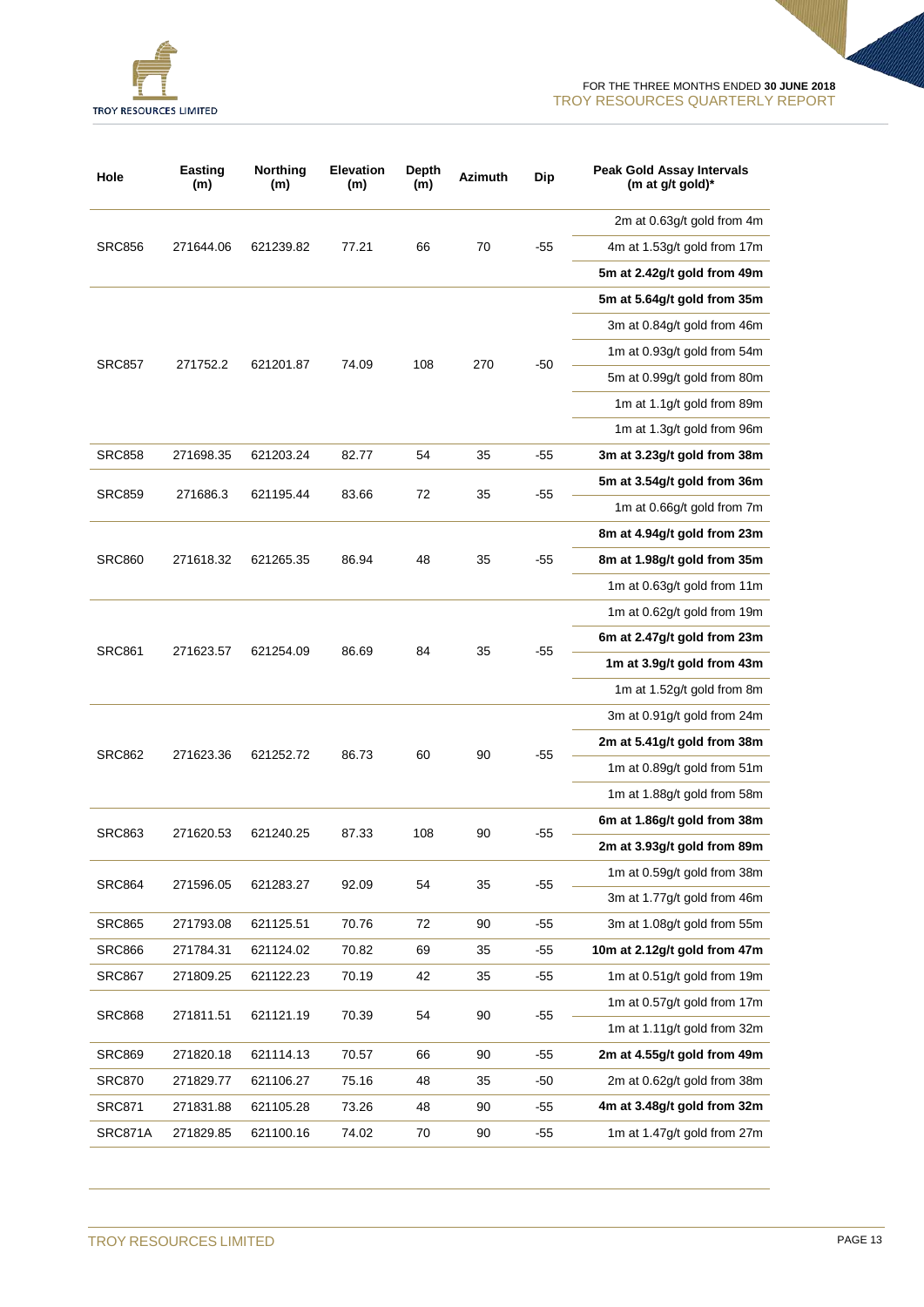

| Hole          | Easting<br>(m) | <b>Northing</b><br>(m) | Elevation<br>(m) | Depth<br>(m) | <b>Azimuth</b> | <b>Dip</b> | <b>Peak Gold Assay Intervals</b><br>(m at $g/t$ gold) <sup>*</sup> |                             |
|---------------|----------------|------------------------|------------------|--------------|----------------|------------|--------------------------------------------------------------------|-----------------------------|
|               |                |                        |                  |              |                |            | 1m at 0.95g/t gold from 63m                                        |                             |
|               |                |                        |                  |              |                |            | 1m at 0.72g/t gold from 28m                                        |                             |
| <b>SRC872</b> | 271848.18      | 621075.83              | 73.72            | 84           | 90             | $-50$      | 3m at 0.61g/t gold from 48m                                        |                             |
|               |                |                        |                  |              |                |            |                                                                    | 2m at 1.61g/t gold from 61m |
|               |                |                        |                  |              |                |            | 1m at 0.72g/t gold from 69m                                        |                             |
|               |                |                        |                  |              |                |            | 3m at 5.55g/t gold from 42m                                        |                             |
| <b>SRC873</b> | 271832.28      | 621089.98              | 75.08            | 95           | 90             | $-55$      | 4m at 3.72g/t gold from 67m                                        |                             |
|               |                |                        |                  |              |                |            | 4m at 1.25g/t gold from 79m                                        |                             |
|               |                |                        |                  |              |                |            | 5m at 2.28g/t gold from 32m                                        |                             |
| <b>SRC874</b> | 271865.4       | 621090.91              | 75.14            | 54           | 90             | $-55$      | 1m at 0.72g/t gold from 41m                                        |                             |
|               |                |                        |                  |              |                |            | 1m at 2.52g/t gold from 7m                                         |                             |
|               |                |                        |                  |              |                |            | 5m at 7.43g/t gold from 27m                                        |                             |
| <b>SRC875</b> | 271868.67      | 621080.05              | 75.74            | 60           | 90             | -55        | 14m at 1.31g/t gold from 46m                                       |                             |
| <b>SRC876</b> | 271882.25      | 621070.68              | 76.73            | 55           | 90             | $-55$      | 3m at 0.46g/t gold from 26m                                        |                             |
| <b>SRC877</b> | 271854.18      | 621098.07              | 73.13            | 54           | 90             | $-55$      | 10m at 3.05g/t gold from 31m                                       |                             |

*Notes:*

- *1. Intervals calculate at a cut-off grade 0.5g/t gold with a maximum of 2m internal dilution*
- *2. Intercepts are not true widths.*
- *3. All holes are Reverse Circulation (RC) Drill Holes.*
- *4. All reported intersections assayed at 1m sampled downhole intervals*
- *5. NSR – No Significant Result*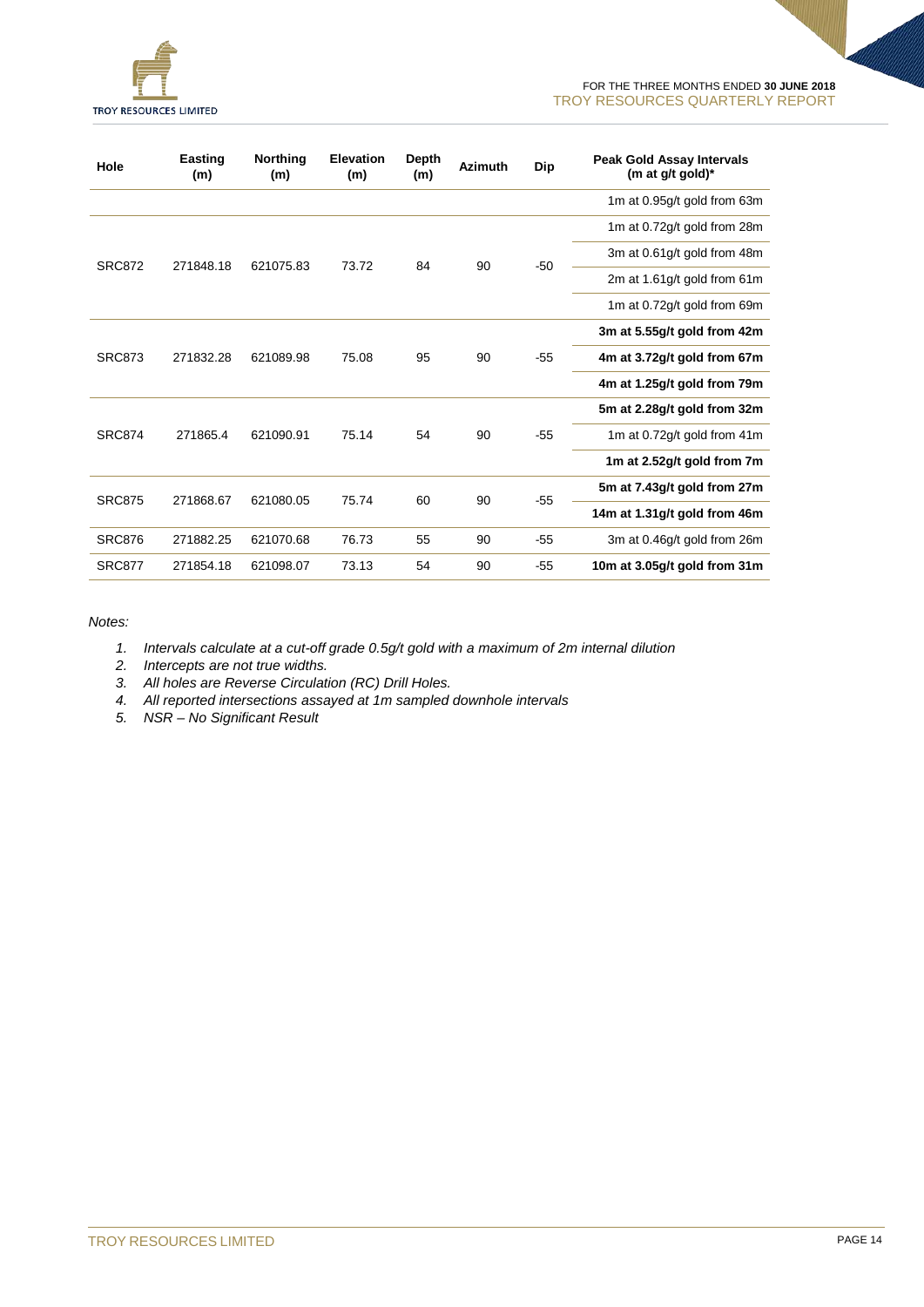

### **Table 6 – Larken Drilling Results**

|               |             | <b>Larken Drilling Summary of Results</b> |                  |                     |         |       |                                                      |
|---------------|-------------|-------------------------------------------|------------------|---------------------|---------|-------|------------------------------------------------------|
| Hole          | Easting (m) | <b>Northing</b><br>(m)                    | Elevation<br>(m) | <b>Depth</b><br>(m) | Azimuth | Dip   | <b>Peak Gold Assay Intervals</b><br>(m at g/t gold)* |
| <b>LRC032</b> | 273459.77   | 620465.65                                 | 61.23            | 60                  | 215     | -55   | 5m at 0.98g/t gold from 45m                          |
| <b>LRC033</b> | 273451.56   | 620458.46                                 | 61.38            | 48                  | 250     | $-55$ | 5m at 3.57g/t gold from 35m                          |
|               |             |                                           |                  |                     |         |       | incl. 1m at 10.91g/t gold from 35m                   |
| <b>LRC034</b> | 273451.7    | 620453.29                                 | 61.96            | 48                  | 215     | -55   | 5m at 4.53g/t gold from 21m                          |
|               |             |                                           |                  |                     |         |       | incl. 1m at 13.33g/t gold from 21m                   |
| <b>LRC035</b> | 273451.61   | 620443.33                                 | 62.67            | 36                  | 215     | -55   | 1m at 3.04g/t gold from 12m                          |
| <b>LRC036</b> | 273464.57   | 620443.22                                 | 63.7             | 42                  | 215     | -55   | 2m at 1.36g/t gold from 19m                          |
|               |             |                                           |                  |                     |         |       | 1m at 1.25g/t gold from 25m                          |
| LRC037        | 273477.25   | 620459.92                                 | 63.9             | 72                  | 215     | -55   | Assays pending                                       |
| <b>LRC038</b> | 273475.1    | 620431.08                                 | 66.34            | 42                  | 215     | $-55$ | Assays pending                                       |
| <b>LRC039</b> | 273483.14   | 620442.18                                 | 65.95            | 54                  | 215     | $-55$ | 1m at 10.02g/t gold from 43m                         |
| LRC040        | 273485.6    | 620426.41                                 | 67.88            | 36                  | 215     | -55   | 8m at 2.68g/t gold from 25m                          |
| <b>LRC041</b> | 273496.31   | 620441.78                                 | 67.76            | 75                  | 215     | -60   | Assays pending                                       |
| LRC042        | 273492.35   | 620417.85                                 | 68.42            | 42                  | 215     | $-55$ | Assays pending                                       |
| LRC043        | 273502.28   | 620431.12                                 | 68.72            | 66                  | 215     | -55   | Assays pending                                       |
| LRC044        | 273499.35   | 620404.72                                 | 69.93            | 42                  | 215     | -55   | Assays pending                                       |
| LRC045        | 273508.47   | 620415.77                                 | 69.82            | 60                  | 215     | $-55$ | Assays pending                                       |
| LRC046        | 273516.46   | 620425.99                                 | 69.68            | 78                  | 215     | -55   | Assays pending                                       |
| <b>LRC047</b> | 273517.69   | 620388.75                                 | 69.41            | 42                  | 215     | -55   | Assays pending                                       |
| LRC048        | 273527.59   | 620403.25                                 | 70.4             | 66                  | 215     | $-55$ | Assays pending                                       |
| LRC049        | 273528.76   | 620378.722                                | 67.189           | 36                  | 215     | -55   | Assays pending                                       |
| <b>LRC050</b> | 273539.751  | 620393.149                                | 69.969           | 54                  | 215     | $-55$ | Assays pending                                       |
| <b>LRC051</b> | 273542.962  | 620406.337                                | 70.397           | 84                  | 215     | $-55$ | Assays pending                                       |
| <b>LRC052</b> | 273553.521  | 620380.285                                | 68.884           | 54                  | 215     | -55   | Assays pending                                       |
| <b>LRC053</b> | 273556.23   | 620398.614                                | 70.028           | 84                  | 215     | -55   | Assays pending                                       |
|               |             |                                           |                  |                     |         |       |                                                      |

*Notes:*

*1. Intervals calculate at a cut-off grade 0.5g/t gold with a maximum of 2m internal dilution*

- *2. Intercepts are not true widths.*
- *3. All reported intersections assayed at 1m sampled downhole intervals*